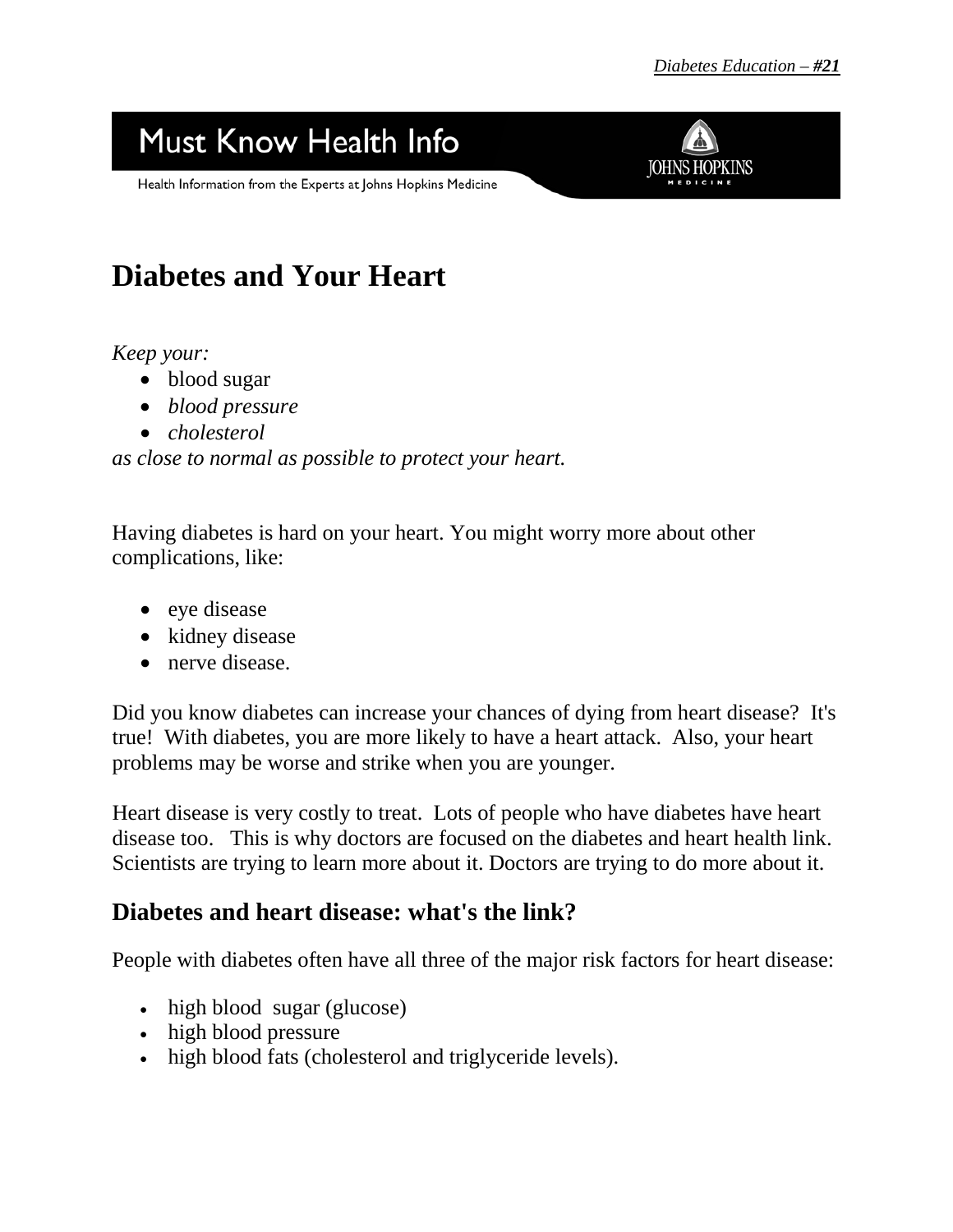Each of these risk factors damages blood vessels. The vessels get blocked and are less flexible. This cuts off flow to the heart, making the heart work too hard. This is a disease of the heart and blood vessels (called "cardiovascular disease" or CVD). People with diabetes are more likely to have strokes too.Strokes can happen due to blood vessel disease.

## **Be smart about your heart**

Keep blood sugar, blood pressure, and blood fats as close to normal as you can. This can help keep your blood vessels healthy and protect your heart. Yet, most people with diabetes don't know that. Heart disease is the top cause of death in people with diabetes. Very few know the specific things they can do to maintain heart health.

A few diabetes groups (such as National Institutes of Health and the American Diabetes Association or "ADA") have just partnered to launch a new project. Their goal is to give patients and their doctors the facts they need. The message is clear in the project's name *("Be Smart about Your Heart: Control the ABCs of Diabetes"*). Take control of the ABCs of diabetes and live a long healthy life.

**A is for A1c.** The A1c (A-one-c) test (short for "hemoglobin A1") gives your average blood sugar over the last three months.

**B is for blood pressure.** High blood pressure makes your heart work too hard.

**C is for cholesterol.** "Bad", or LDL cholesterol can build up. This can clog your arteries.

Do you know your ABC numbers? If you don't, be sure to get them from your health care provider. The ADA suggests these goals and targets for your ABCs.

- Keep your A1C in good control (*less than 7*).
- Keep your blood pressure down (*less than 130/80*).
- Keep your "bad" or LDL cholesterol low (*less than 100*).

If you have diabetes and heart disease, you should keep LDL lower. The ADA suggests your goal should be less than 70. Medicine ("statins") can be used to reach this goal.